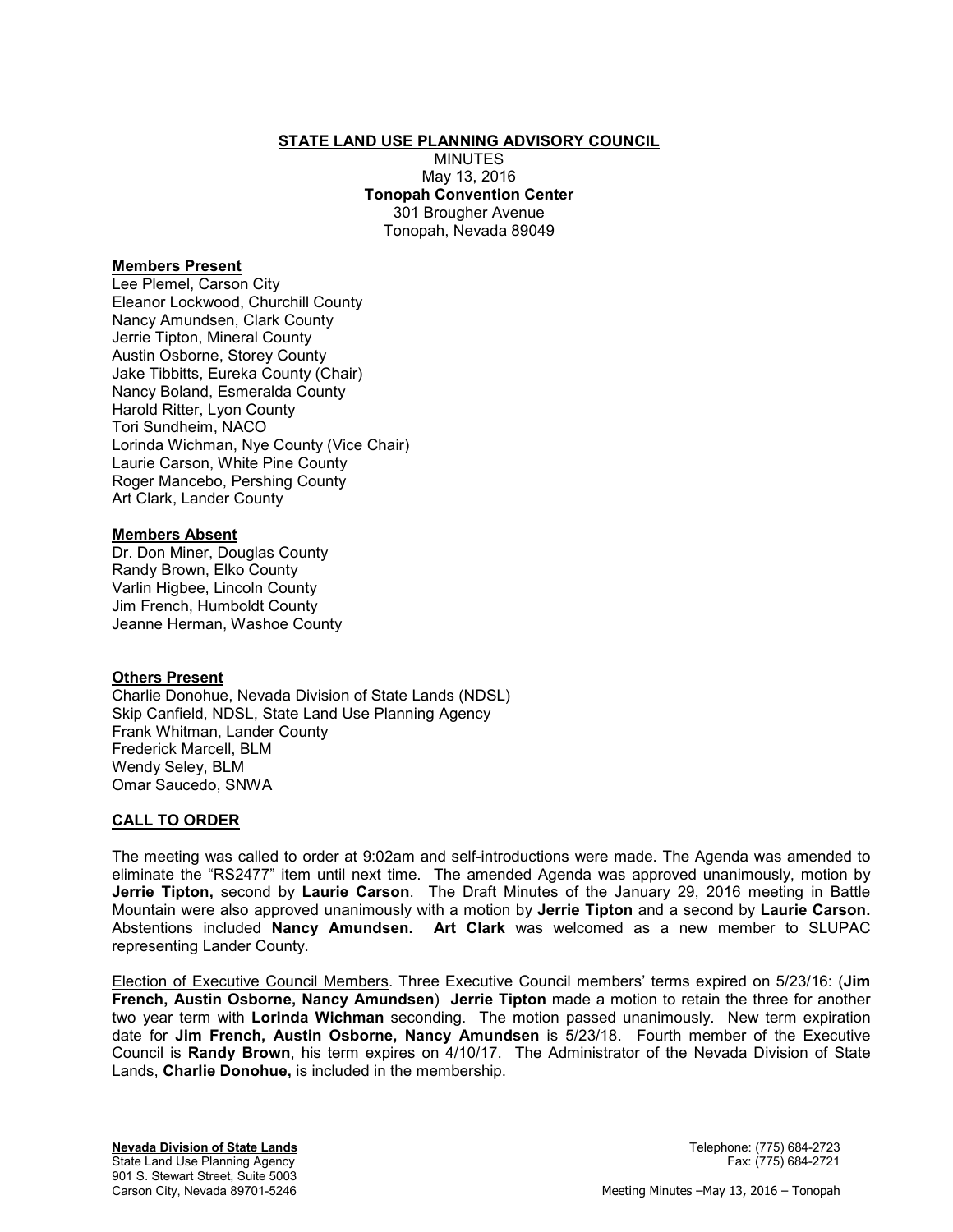# **PUBLIC COMMENTS**

None.

## **DESERT LAND ENTRY PROCESS UPDATE**

**Frederick Marcell and Wendy Seley** updated SLUPAC on the Desert Land Entry (DLE) process. BLM is not currently processing any DLE's and the Washington office is considering whether or not to discontinue the process all together. The most recent DLE was processed in 2013 in Big Smoky Valley, Nye County (three 320 acre sites). DLEs can accommodate up to 320 acres for a married couple, 160 acres for an individual.

On March 3, 1877, the Desert Land Act was passed by Congress to encourage and promote the economic development of the arid and semiarid public lands of the Western United States. Through the Act, individuals may apply for a desert-land entry to reclaim, irrigate, and cultivate arid and semiarid public lands.

The lands must be surveyed, unreserved, unappropriated, non-mineral, non-timber, and incapable of producing an agricultural crop without irrigation. The lands must be suitable for agricultural purposes and more valuable for that purpose than for any other. The tracts of land must be sufficiently close to each other to be managed satisfactorily as an economic unit.

Applicants must provide improvements to reclaim, irrigate, and cultivate the land and submit proof to BLM prior to a DLE approval. It is estimated that a 320-acre tract of land will cost in excess of \$250,000 to construct the irrigation system and prepare the land with the total cost to the applicant to obtain a DLE approaching \$500,000.

Existing grazing permittees have a two year notice in order to seek other sites for their AUM's. BLM is not required to mitigate for loss of AUM's.

### **BLM'S PLANNING 2.0**

**Tori Sundheim and Skip Canfield** discussed with the members BLM's proposed resource management planning Rule change referred to as "Planning 2.0".

#### **SUMMARY OF ISSUES IN BLM'S PROPOSED RULE:**

- Shift to emphasis on "Landscape" planning.
- **Increased agency and public involvement early in the planning stage by creation of a "Planning"** Assessment" step.
- **Requirements that BLM explain rationale for decisions.**
- Added options for the Governor during the 60-day consistency review process.
- Clarification of what constitutes high quality information to include and emphasize the importance of local on-the-ground knowledge.
- **EXEC** Changes in developing RMP boundaries.
- Added public involvement during the monitoring and maintenance phases of RMPs.
- Added public resources in planning for Areas of Critical Environmental Concern (ACEC).
- Changes in comment periods.
- Discrepancies between the use of adopted plans versus policies and programs in the consistency process.
- Changes in role of "Deciding Official".
- **Lack of public involvement during the implementation strategy phase of RMPs.**
- ACEC public notices in the Federal Register proposed to be eliminated.
- Possible restrictions to the public during the protest period.

#### Discussion:

SLUPAC chose to summarize below the top five issues that arose at the meeting: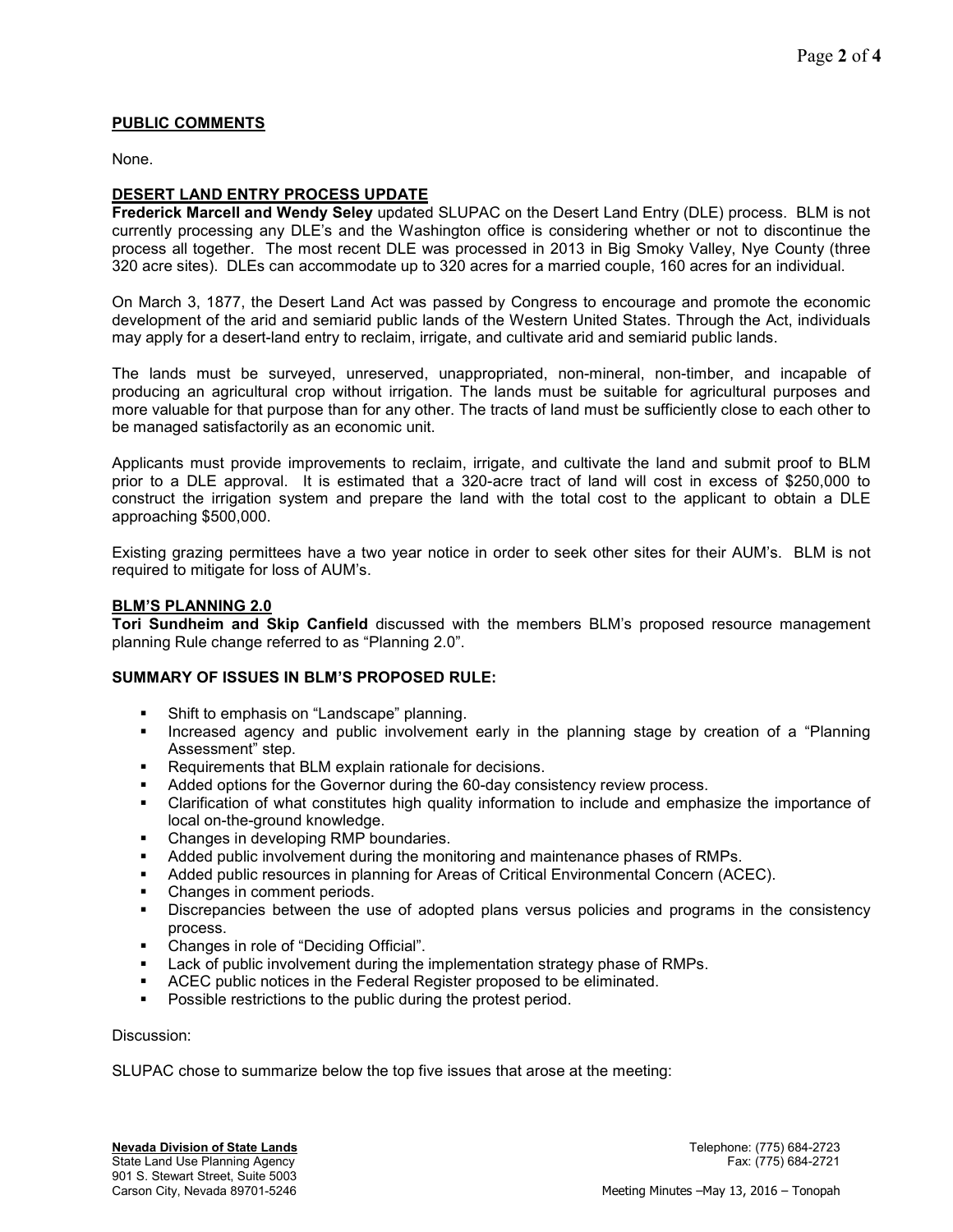#### Planning Assessment:

 The proposed Planning Assessment step at the beginning of the process must include meaningful coordination with State and local governments, before the public process begins, in order to identify possible conflicts and inconsistencies early and outline the process and framework with State and local leaders to avoid unnecessary conflict and distrust later on.

#### Landscape Level Planning:

 The scale of landscape level planning needs to be clearly defined so that the role of State and local government coordination and involvement is explicitly included and increased. We are concerned that "landscape level" can become counter to local focus that is so important to our counties' communities.

### Consistency Review:

 Principled consistency review must be undertaken by BLM whereby local plans (including proposed plan), policies, programs and processes are identified and inconsistencies resolved during the planning process, not after the planning process is complete. When there is an inability to resolve inconsistencies, this must be explained by BLM in the planning document or decision, describing why BLM chose to "override land use plans, policies or controls for the area" and "the extent to which the agency would reconcile its proposed action" with these identified inconsistencies.

### Comment Periods:

 Nevada's counties have long struggled with existing comment periods being too short. The constant request by local and State governments for extensions is indicative of the need to maintain or increase comments periods, not reduce them as proposed. We do note that if the State and local governments are adequately included and coordinated with throughout the planning process to achieve consistency, then the request for comment extensions by State and local governments would decrease because they would be unnecessary.

#### Deciding Official:

 The Deciding Official should be the State Director or the most knowledgeable local field office representative acting as designee. Locally based relationships with BLM are important to Nevada's communities and should be strengthened by keeping the decision making as close to the people most directly affected. Decisions must be explained with the emphasis on impacts to local and State governments and citizens of Nevada.

A motion by **Roger Mancebo,** seconded by **Jerrie Tipton,** directed staff to put the comments in letter format for **Jake Tibbitts'** signature, passed unanimously. (The letter was included in the official State of Nevada comment package that was submitted to the BLM Washington D.C. office.)

#### **COUNTY PLANNING ISSUES**

Notable issues from around the State include:

Pershing - Some water available this year in Pershing County with Rye Patch Reservoir 1/3 full.

Clark – North Las Vegas "Hyperloop", mixed use applications, Gold Butte potential as a national monument, property tax cap.

Esmeralda – Lithium mine.

Eureka – Tax increase proposal, mining downturn, groundwater management plan commencing, hydrologic atlas almost complete.

White Pine – Water resource plan to be updated, Loves Truck Stop coming to Ely.

Mineral – Luning Solar under construction, master plan update beginning.

Churchill – RS2477 consultant collecting roads data, good water situation this year, need engagement with the I-11 process, Senior center has opened, new jail groundbreaking June 28.

State Land Use Planning Agency Fax: (775) 684-2721 901 S. Stewart Street, Suite 5003